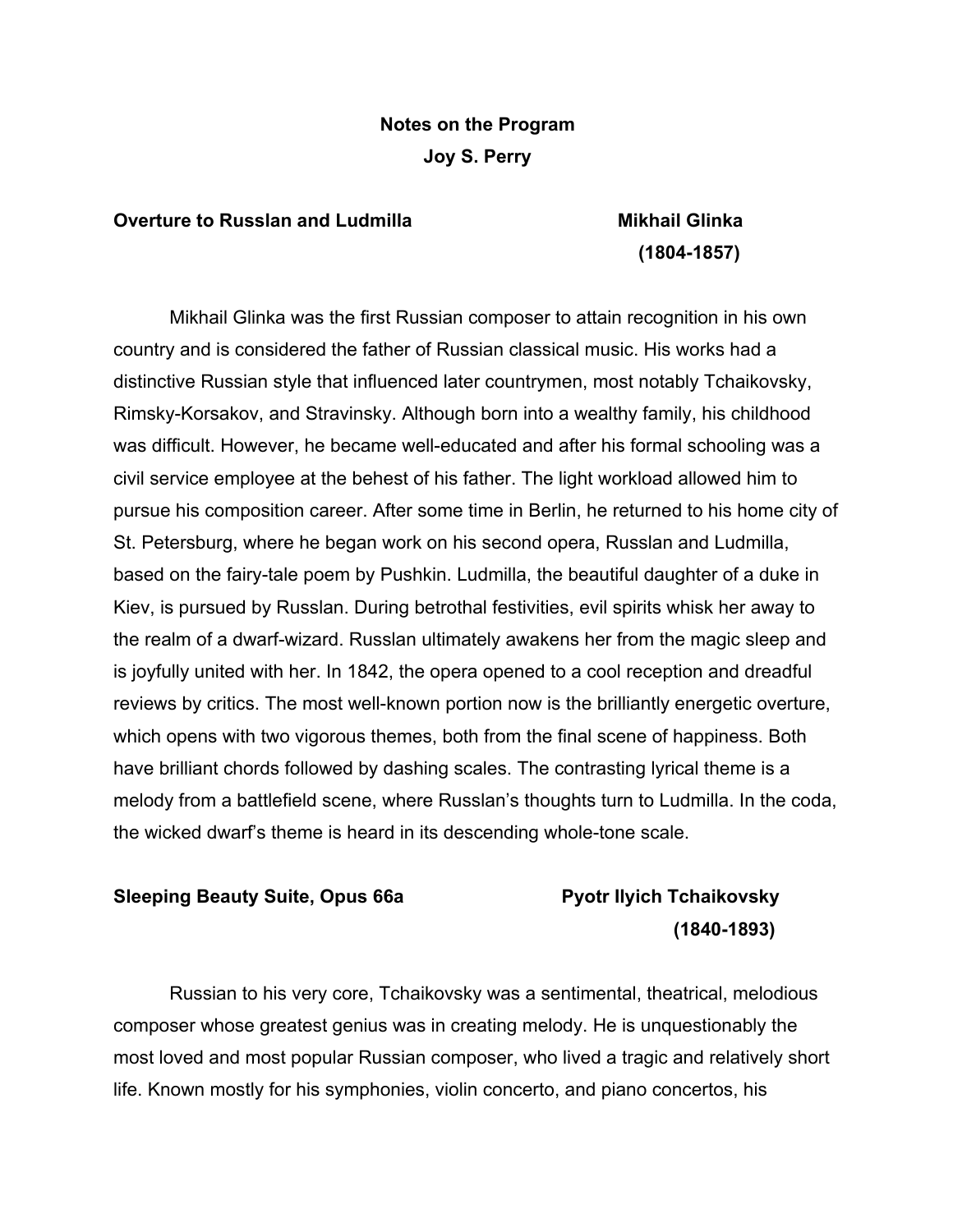orchestral works also include suites drawn from the ballet, two others of which are *Nutcracker* and *Swan Lake.* The suite from *Sleeping Beauty* was written in 1889 and first performed in 1890.

A ballet suite is a collection of excerpts from a ballet, arranged so the music can be performed even when a ballet company is not available to dance. Although Tchaikovsky did not make the selection of the excerpts himself, the work is traditionally divided into three sections. In the *Introduction of the Lilac Fairy*, the bombastic opening soars and then gives way to the brass before the quieter second section, *Adagio—Pas d'action*. This section is also called the *Rose* Adagio because at Princess Aurora's sixteenth birthday party, each suitor hands her a rose. The harp's cascading arpeggios flow into the most well-known melody of the suite. This is picked up by the strings and woodwinds; the brass join in to underlie the glorious melodies in the strings. The rhythmic ending is taken over with the brass assuming the melody. In the *Character Dance,* at her wedding to Prince Desire, Puss in Boots and a female cat dance for the royal couple. The *Panorama* depicts the boat voyage to the enchanted land where Aurora sleeps. The final section, *Waltz,* is almost obligatory for a ballet suite. This is at Aurora's birthday party before she pricks her finger on the spinning wheel. The strings first have the lilting familiar melody. Its quick bouncing rhythm is occasionally interrupted by the brass, who then disappear as the strings and woodwinds take over. Finally, the waltz curries to a conclusion with the full orchestra proclaiming the awakening of the sleeping beauty.

#### **Scheherazade, Opus 35 Nicolai Rimsky-Korsakov**

## **(1844-1908)**

Rimsky-Korsakoff was the most prolific of the Russian composers of his era and although he tried all sorts of musical forms, his true success came in the field of opera and symphonic poems.

Due to his brilliance at orchestration, Rimsky-Korsakoff had an uncanny ability to give his music a nationalistic or geographical authenticity. *Scheherazade*, composed in 1888, has all the colors and fragrances of the East, brilliantly reflecting the exotic life of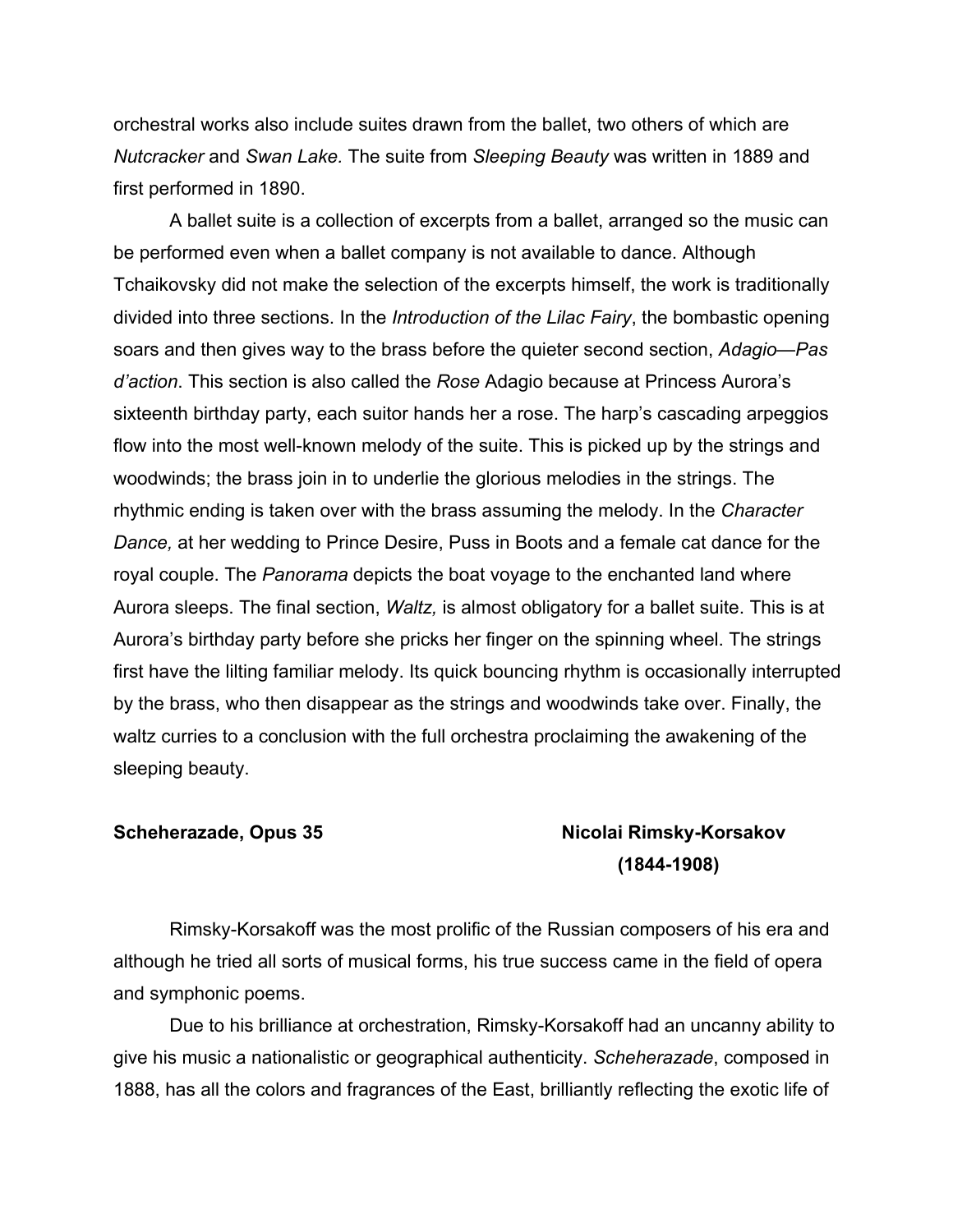the Old World as told in the stories of *The Arabian Nights*. Nobody knows the exact origin of these tales, but they have been retold in countless ways since the early days of Persia and India. Rimsky-Korsakoff used a language more beautiful than others to retell these tales. However, because he was adverse to listeners hearing this as "program" music, he deliberately avoided dividing the suite into definite story episodes. His goal was to inspire listeners to use their imaginations as they heard the melodies.

The story on which *Scheherazade* is based is familiar. The Sultan, believing that all women are unfaithful, vows to kill all of his wives after the first nuptial night. However, Scheherazade saves her life by entertaining her husband with fascinating tales, which she tells him for one thousand and one nights. His curiosity overwhelms his urge for his bloody vow—each day the Sultan postpones his wife's execution. Finally, he abandons the plan altogether. Sultana Scheherazade recounts many wondrous tales, using poetry, folk melodies, and stories of the enchanting East.

*I. The Sea and Sinbad's Ship*. The Sultan grimly opens the suite to ensure his wives' fidelity. The tremulous violins answer as Scheherazade begins to weave her narrative. The restless sea laps at the vessel as Sinbad the Sailor looks over the rail and thrills to the ceaseless motion of the ocean. A fierce storm rages and the stern voice of the Sultan (repeat of the opening theme) clamors. Scheherazade continues and in the closing calm, we realize she has postponed her fate for one day.

*II. The Tale of the Prince Kalender.* Now Scheherazade is a bit more confident. The bassoon picks up the main theme describing the Kalender, a member of a cult of wanderers (fakirs), as he fascinated his listeners. An exotic Asian dance leads into a scene of wild barbaric splendor with brass fanfares, whirling woodwinds, and flying strings. In the final portion, the vitality continues.

*III. The Young Prince and Princess.* The Prince speaks of his love first, in a tender violin melody. The Princess answers in the clarinet, depicting an idyllic love. She is accompanied by snare drum, tambourine, cymbals, and the triangle, as at the conclusion the shy Scheherazade appears.

*IV. Festival at Baghdad.* The nervous main theme alternates with Scheherazade's voice as the finale opens. One again the Sultan's stern voice is heard but Scheherazade distracts him with her description of the colorful and lively festival at Baghdad. The